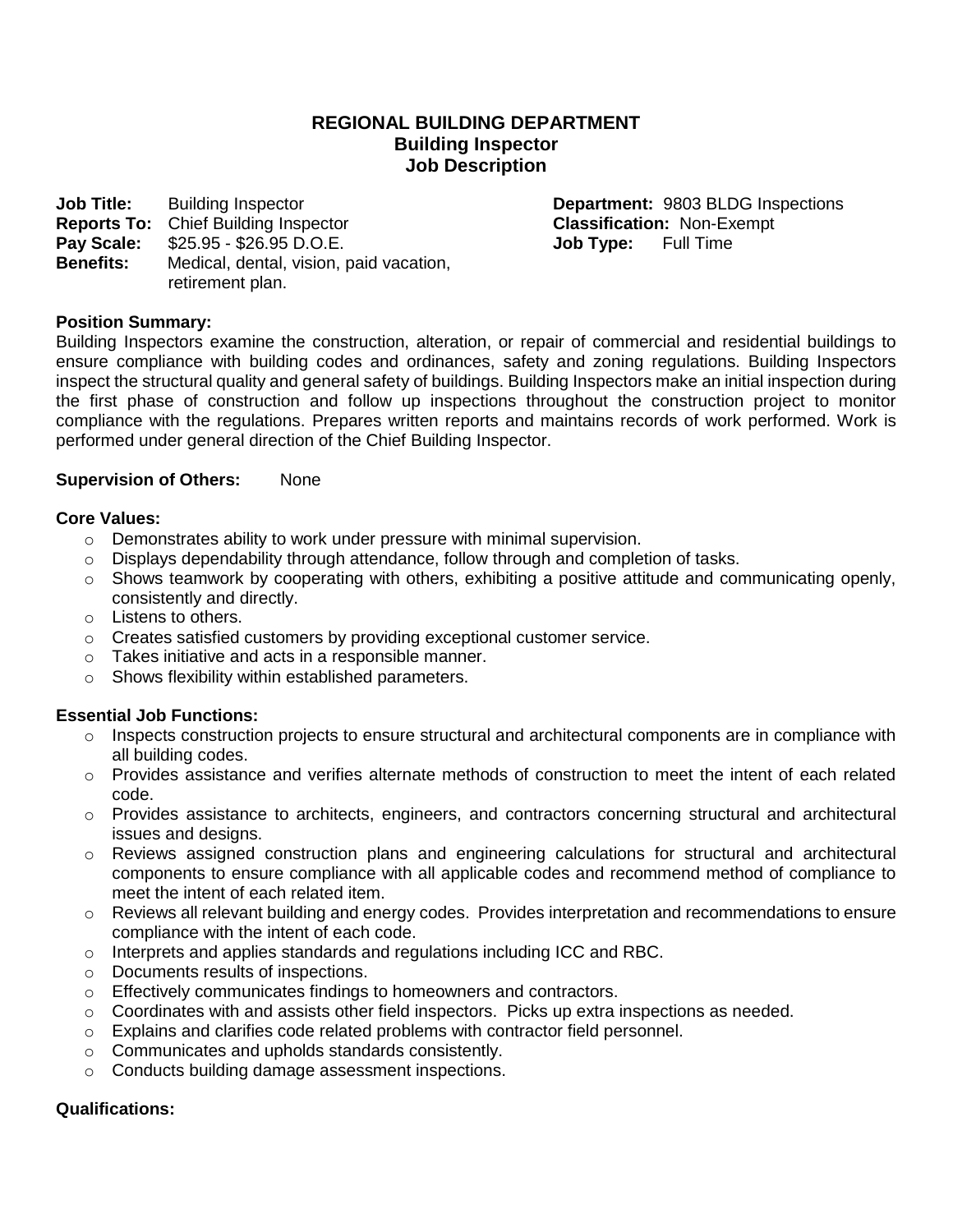Must possess and maintain a valid Colorado Driver's License. Must obtain ICC B1 Residential within 6 (six) months of hire and B2 Commercial Building Inspector Certification within 12 (twelve) months of hire. Must be computer literate in order to retrieve, update and keep accurate details concerning construction projects, building and occupancy permits and inspection results. Must have considerable knowledge of the principles, practices, materials and tools of the building construction trade. Must have some knowledge of applicable ordinances and codes. Must be able to use laptop computer to enter and update information as well as look up code and standards related to building inspections. Must possess the ability to read plans, blueprints, engineering reports and specifications, and to interpret and work from them. Must be able to answer phones, write reports and deal with the public. Must have knowledge of human relations. Must be able to communicate effectively, both verbally and in writing.

## **Education and Experience:**

Must have a minimum of High School diploma or equivalent and five years of experience in the building construction trades or equivalent combination of education and experience. Prefer progressively responsible experience in code enforcement. Prefer experience in the inspection of building systems. Must have experience in dealing with the public and maintain temperament during difficult situations.

## **Physical Demands and Work Environment:**

While performing the duties of this job, the employee is regularly required to talk or hear. The employee frequently is required to stand; walk; use hands to handle, or feel; reach with hands and arms; climb or balance; and stoop, kneel, crouch, or crawl. The employee is occasionally required to sit or smell. Must be able to drive. The employee must frequently lift and/or move up to 50 pounds. Specific vision abilities required by this job include close vision, distance vision, color vision, peripheral vision, depth perception, and ability to adjust focus. Considerable time is spent in the field inspecting construction work sites, although some time is spent in the office. Inspection sites can be dirty, cluttered with tools, materials or debris. Inspectors may have to climb ladders or many flights of stairs, or crawl around in tight spaces. Inspectors must adhere to safety requirements at constructions sites such as wearing hard hats.

**This job description is not intended to be inclusive of all functions, responsibilities and qualifications associated with the position, however, representative of the essential job functions and typical criteria considered necessary to successfully perform the position.**

# **Equal Employment Opportunity/Affirmative Action Statement:**

The Department is an Equal Employment Opportunity/Affirmative Action employer. The Department will not tolerate unlawful discrimination against any employee or applicant because of race, color, creed, national origin, ancestry, sex, age, religion, disability, sexual orientation, genetic information, marital status, or retaliation for engaging in protected activity.

# **Americans with Disabilities Act Compliance:**

In accordance with the requirements of Title II of the Americans with Disabilities Act of 1990, the Department will not discriminate against individuals with disabilities on the basis of disability in its services, programs, or activities. The ADA requires the Department to provide reasonable accommodations to qualified persons with disabilities. Prospective and current employees are encouraged to discuss ADA accommodations with management.

# **NOTE: A Board of Commissioners independently governs the Pikes Peak Regional Building Department.**

\_\_\_\_\_\_\_\_\_\_\_\_\_\_\_\_\_\_\_\_\_\_\_\_\_\_\_\_\_\_\_\_\_\_\_\_\_\_\_\_\_ \_\_\_\_\_\_\_\_\_\_\_\_\_\_\_\_\_\_\_\_\_\_\_\_\_\_\_\_\_\_\_\_\_\_\_ **Employee Signature Review Date Review Date**